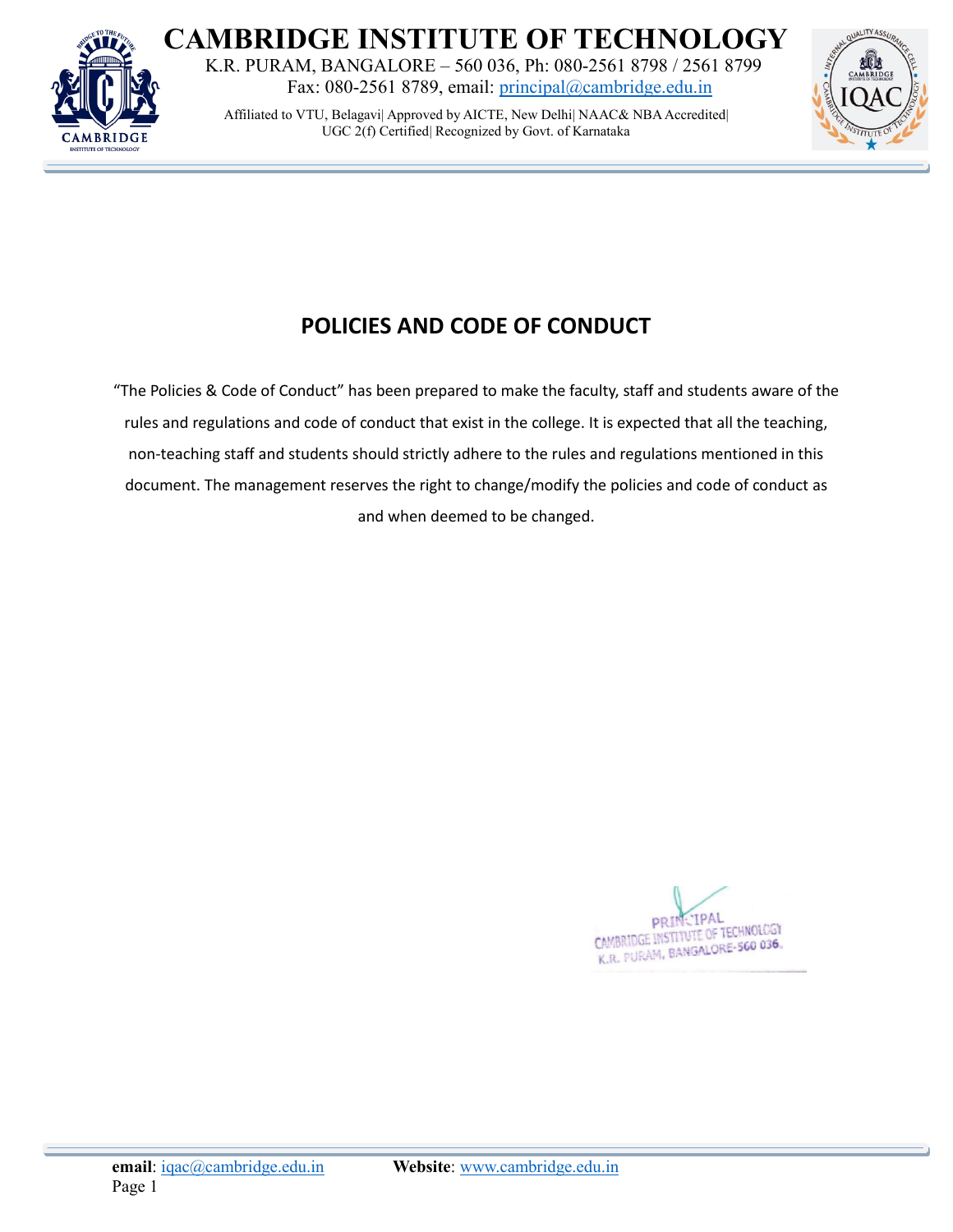

K.R. PURAM, BANGALORE – 560 036, Ph: 080-2561 8798 / 2561 8799 Fax: 080-2561 8789, email: [principal@cambridge.edu.in](mailto:principal@cambridge.edu.in)

Affiliated to VTU, Belagavi| Approved by AICTE, New Delhi| NAAC& NBA Accredited| UGC 2(f) Certified| Recognized by Govt. of Karnataka



**CORE VALUES**

**Academic Excellence Research Aptitude Participative management**

**PRINCIPAL** PRINCIPAL<br>CAMBRIDGE INSTITUTE OF TECHNOLOGY CAMBRIDGE INSTITUTE OF TECHNOLOGY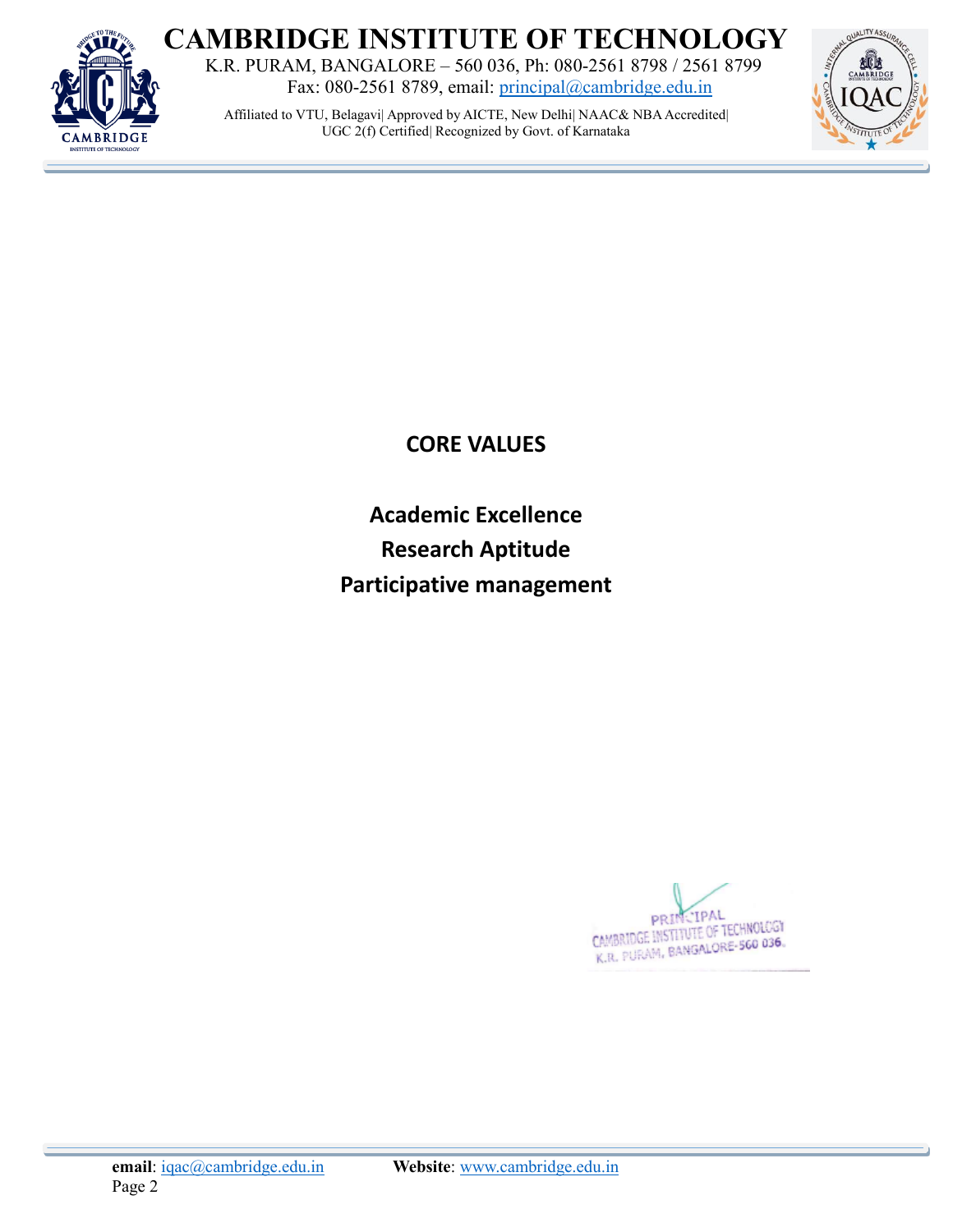**AMBRIDGE** 

K.R. PURAM, BANGALORE – 560 036, Ph: 080-2561 8798 / 2561 8799 Fax: 080-2561 8789, email: [principal@cambridge.edu.in](mailto:principal@cambridge.edu.in)

Affiliated to VTU, Belagavi| Approved by AICTE, New Delhi| NAAC& NBA Accredited| UGC 2(f) Certified| Recognized by Govt. of Karnataka



### **CODE OF CONDUCT**

#### *Duties of the Director*

The Director of the Institution shall help the management in strategic planning and participate in decision making process. In particular, he shall

- Cooperate with the Principal for the smooth administration of the college.
- Develop strategies and plan the activities for the holistic development of the college keeping the college vision and mission statements as beacons.
- Strive for achieving academic excellence in terms of teaching learning pedagogy, empowering faculty and for developing professional competency.
- Finalize the compliance reports prepared by the Principal to be submitted to VTU / AICTE / UGC/ NBA / NAAC or to any other regulatory bodies.
- Involve in the preparation of college reports for college accreditation and rankings
- Involve in the faculty / staff selection process.
- Engage in quality enhancement of faculty in terms of teaching and research.
- Head the college IQAC to develop different academic and administrative processes and monitor the implementation.
- Endeavour to get well known academicians, professionals, industrialists, women entrepreneurs etc., on the College Board.
- Endeavour to start training centres in association with industries in technical, skill and personality development.
- Endeavour to get connected with centres of Higher learning in India and abroad.
- Endeavour to develop HR and governance policies.
- Meet the HODs / faculty or conduct meetings of HODs / faculty if necessary.
- Carry out any other duties and responsibilities as given by the Chairman.
- Report to the Chairman of the college.

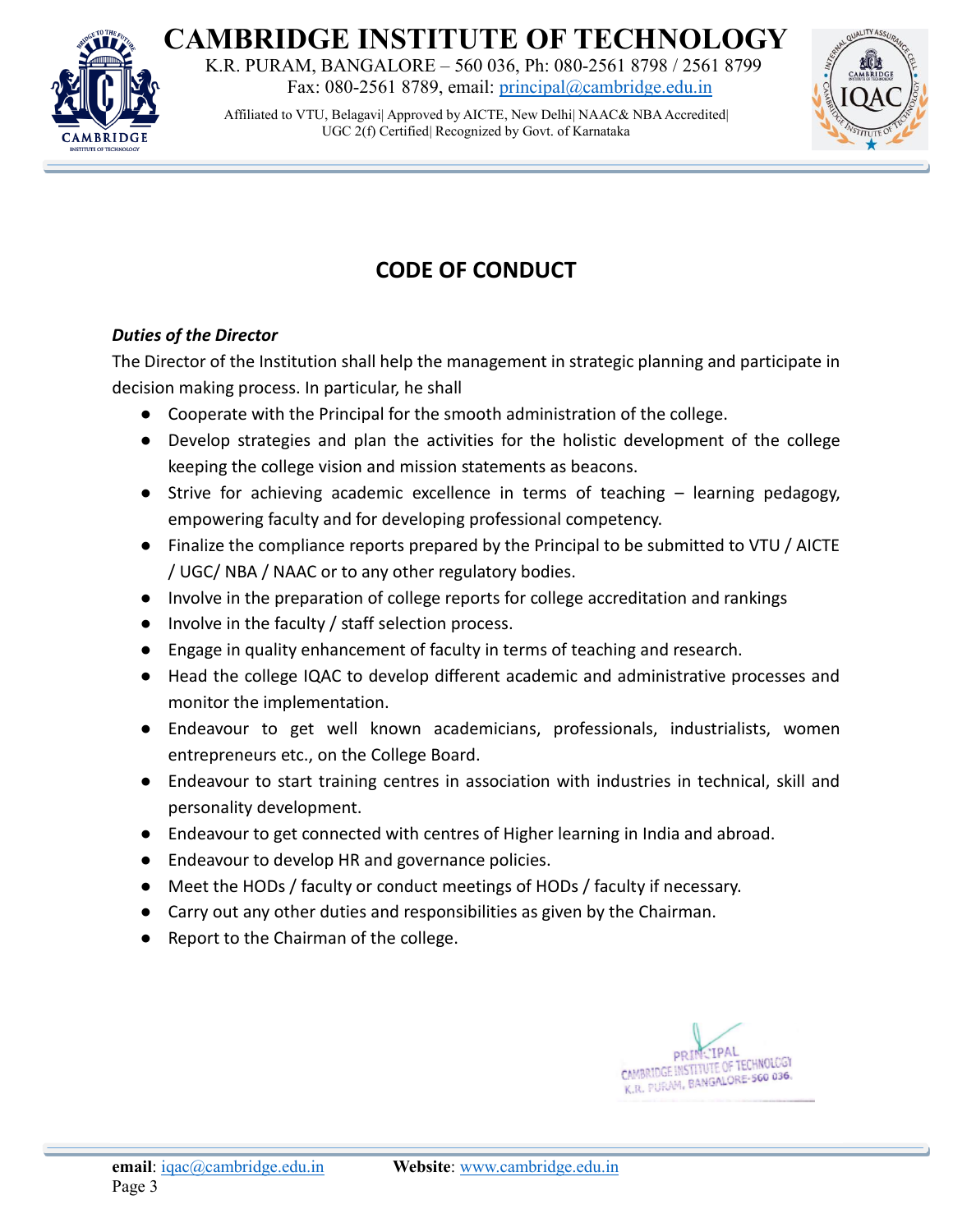

K.R. PURAM, BANGALORE – 560 036, Ph: 080-2561 8798 / 2561 8799 Fax: 080-2561 8789, email: [principal@cambridge.edu.in](mailto:principal@cambridge.edu.in)

Affiliated to VTU, Belagavi| Approved by AICTE, New Delhi| NAAC& NBA Accredited| UGC 2(f) Certified| Recognized by Govt. of Karnataka



### *Code of Conduct for Students*

#### **A. General**

He / She should

- Wear clean, neat and formal dress, fitted to our culture and tradition.
- Wear their identity cards inside the campus daily.
- Restrain from using mobile phones in the college campus.
- Observe proper silence in the classes/library and avoid making noise
- Observe timings in the Office and the Library so as to avoid unnecessary disturbance/overcrowding.
- Foster a healthy and decent relationship among themselves on campus and of campus. The spirit of co-education lies in facilitating such a relationship. Any behaviour contrary to this sprit is deemed unlawful and punishable.
- Be punctual to the classes/practical.
- Handle the furniture/equipment/boards and other properties with care. Damage/mutilate/defacing to any property of college will lead to penalty or suspension from college.
- Stay away from any sort of political and anti-social activities.
- Refrain circulating any printed materials or pamphlets, without the permission of the Principal,
- Refrain from ragging in any form as it is a serious offence and it will be dealt with severely.
- Avoid meeting visitors in the classrooms.
- Take care of their belongings. The institution will not be responsible for any loss.
- Be liable for strict disciplinary action, if any reported, observed, objectionable conduct within or outside the premises of the Institute,
- Reflect respect for the Faculty members and must inculcate a spirit of fellow- feeling and mutual respect among themselves.
- Refrain from sitting on places such as parapets, stairs, footpaths etc.
- Avoid possession or consumption of chewing gum, narcotic drugs, tobacco, alcohol and other intoxicating substances in the Campus and hostels.
- Avoid responding to any call for any form of strike, procession or agitation including slogan shouting, dharna, gherao, burning in effigy or indulge in anything which may harm the peaceful atmosphere of the Institution

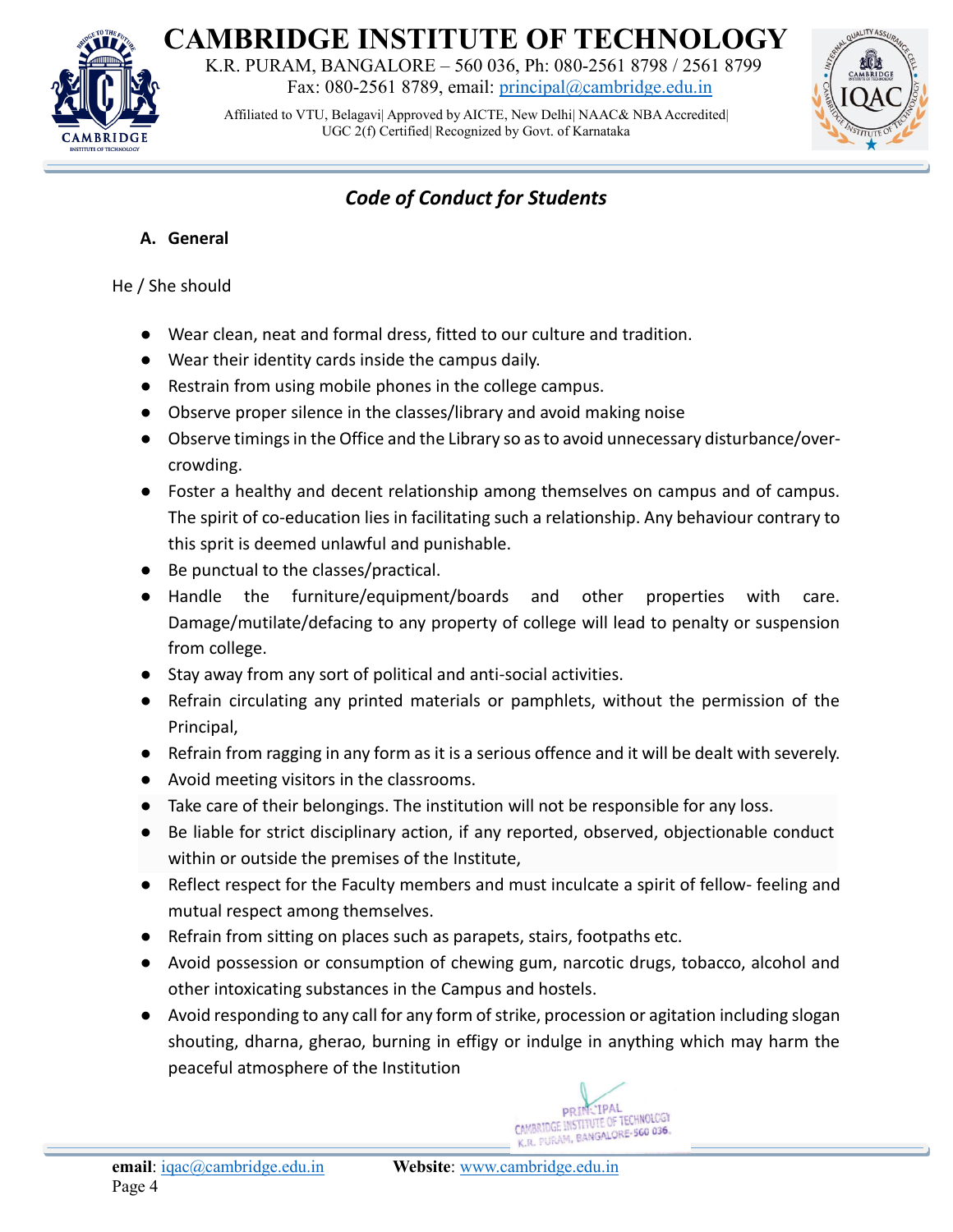

K.R. PURAM, BANGALORE – 560 036, Ph: 080-2561 8798 / 2561 8799 Fax: 080-2561 8789, email: [principal@cambridge.edu.in](mailto:principal@cambridge.edu.in)

Affiliated to VTU, Belagavi| Approved by AICTE, New Delhi| NAAC& NBA Accredited| UGC 2(f) Certified| Recognized by Govt. of Karnataka



- Use the waste bins for dispensing waste materials within the Campus including classrooms, hostels and offices.
- Avoid rash or negligent driving of vehicles, riding in noisy two wheelers, riding with more than one pillion riders in the College premises.

#### *B .In Academics*

- Be scrupulously honest in all academic activities and with all staff and students.
- Participate in positive group activities and will not be involved in any swarming, bullying, intimidating or harassing of staff or students.
- Show respect for others by not participating in teasing and ridiculing
- Be regular in attendance for theory and practical classes. In case the attendance falling short of 85% for each, theory and practical, term will not be granted.
- Maintain punctuality while attending all the theory and practical classes.
- Complete all the term work such as record writing, mini projects, assignments, workshop or any other work as per schedule.
- Avoid indulge in any undesirable activity and shall maintain highest standard of discipline.
- Maintain silence in all the academic premises of the college.
- Avoid entering or leaving the classroom when the session is on without the permission of the teacher.
- Keep the class rooms tidy and should switch off lights and fans when they are not required.
- Refrain from malpractice of any kind during the Laboratory classes / internal /University Examination

#### *C. Dress Code*

- Students should come to the class room in decent and presentable attire. Dressing of students should be formal.
- Male students should wear shirt and full pants (Neat haircut with beard shaved).
- Female students should wear decent formal pants and shirts/ salwar kameez / chudithar / full sari.
- Collar less T-Shirts, Sleeveless T Shirts are strictly forbidden.
- For the workshops and laboratories, Students should strictly follow the dress code instructed for the concerned labs.

**PRINCIPAL** PRINCIPAL<br>CAMBRIDGE INSTITUTE OF TECHNOLOGY CAMBRIDGE INSTITUTE OF TECHNOLOGICAL CAMBRIDGE INSTITUTE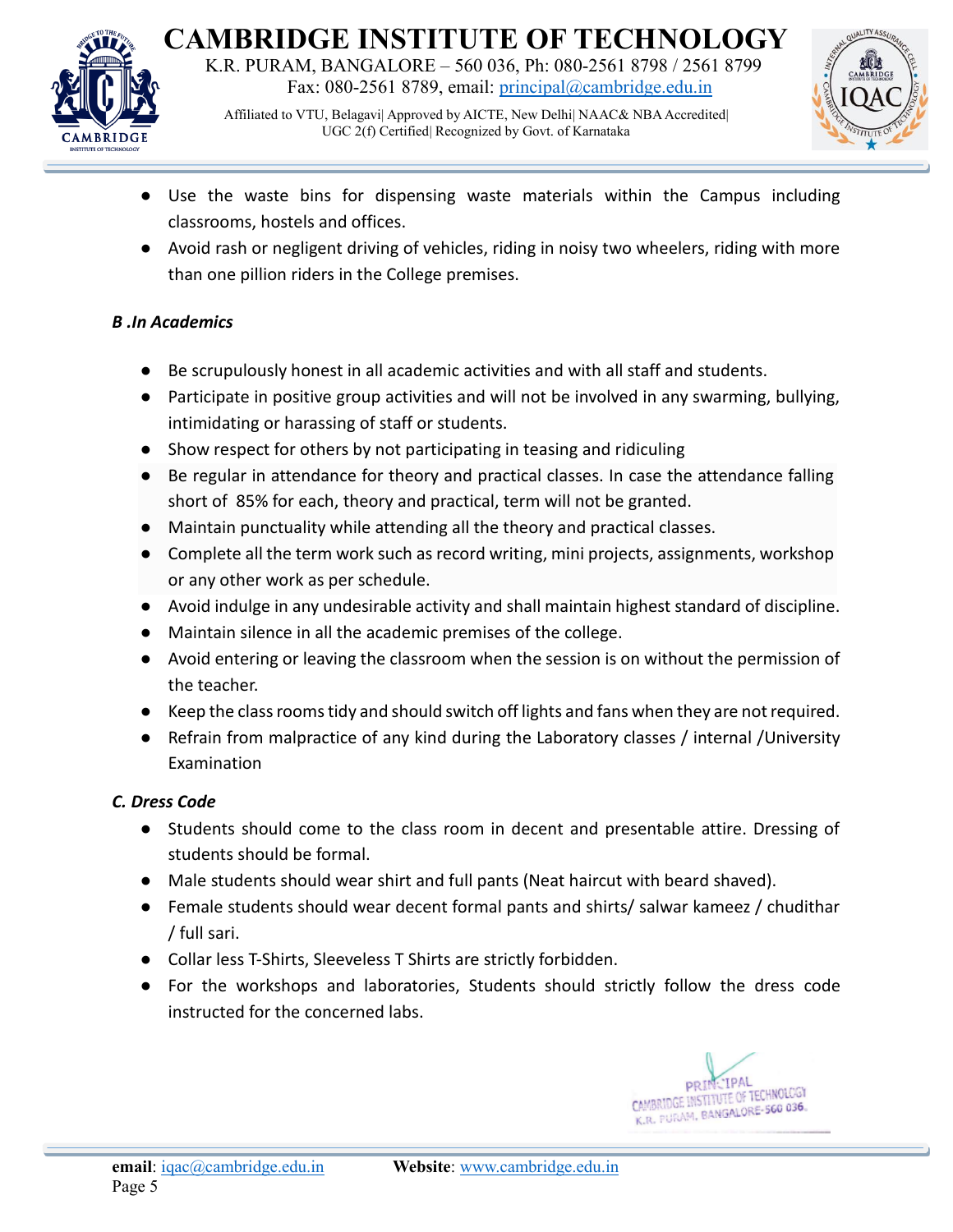

K.R. PURAM, BANGALORE – 560 036, Ph: 080-2561 8798 / 2561 8799 Fax: 080-2561 8789, email: [principal@cambridge.edu.in](mailto:principal@cambridge.edu.in)

Affiliated to VTU, Belagavi| Approved by AICTE, New Delhi| NAAC& NBAAccredited| UGC 2(f) Certified| Recognized by Govt. of Karnataka



● Student shall not wear clothing with inappropriate messages ii) Any student wearing dress in an inappropriate way, which degrades the dignity and decorum, will not be permitted to enter the college campus

#### **CODE OF CONDUCT FOR NON-TEACHING STAFF**

#### **General**

The following traits are expected from the Non-teaching staff. He / She shall

- Report to duty on time.
- Remain on duty during college hours.
- Adhere strictly to the rules and regulations of the college.
- Respect and maintain the hierarchy in the Administration.
- Maintain honesty, integrity, fairness in all activities.
- Exercise self-discipline and restrain at all times and deal positively with staff, students and the general public
- Must not divulge official confidential, mutilate, expunge, conceal, alter or forge official documents / receipts.
- Must not intercept, misappropriate or misuse college property.
- Must not be absent from duty without official approval or approved sick leave and
- Avoid using social networking sites such as Facebook, Whatsapp, etc during the working hours.

#### *Duties of Lab Technicians*

He/ She shall

- Report immediately to the teaching staff in-charge/HoD of the particular Lab for any unexpected breakdowns of Lab Machines / Equipment or damages caused to the Lab Equipment by students due to mishandling.
- Identify the requirement of Lab consumables etc. preferably before the beginning of the semester and give the same in writing to Lab –In-charge.